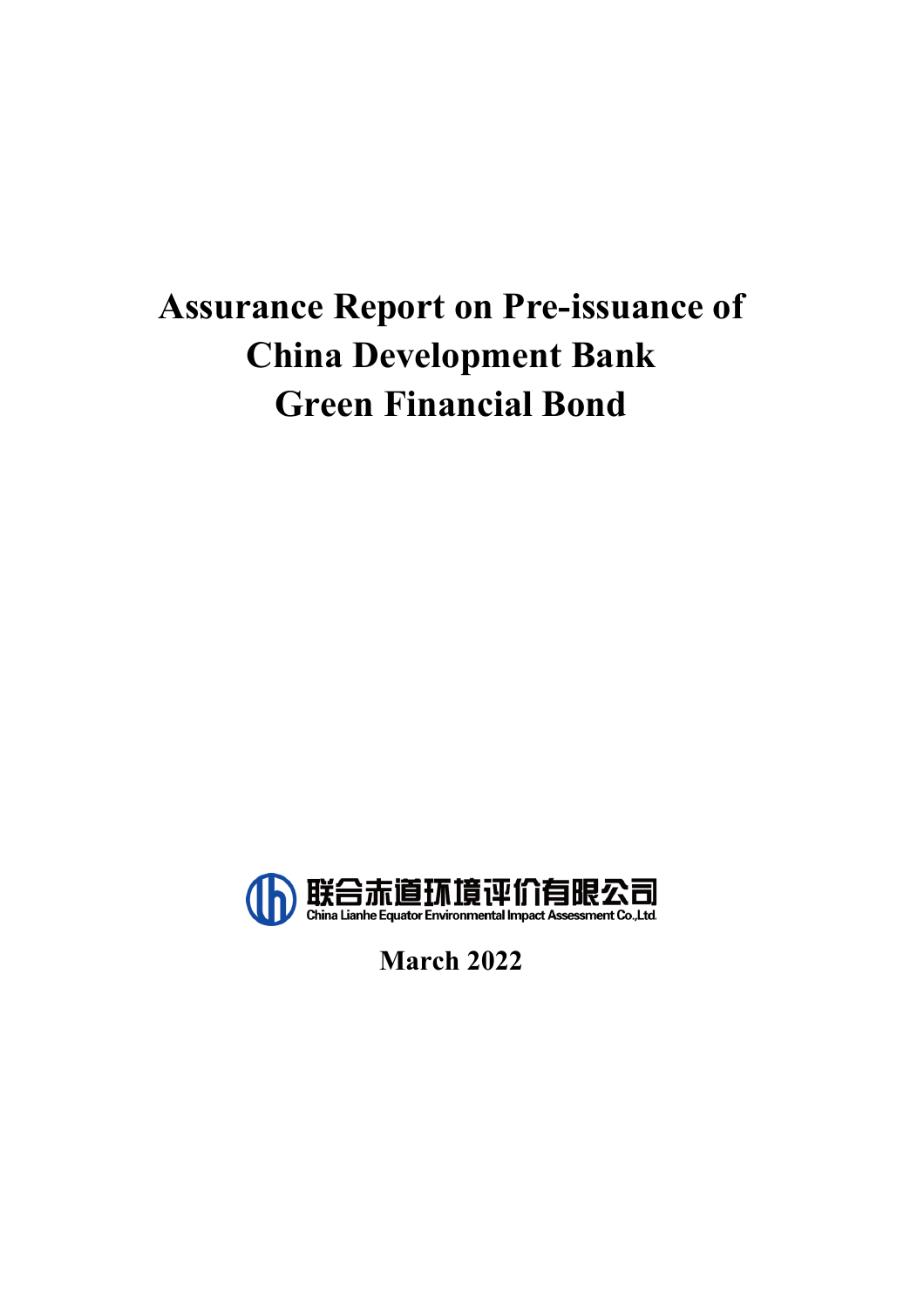### **Scope and Objectives**

#### **Issuer**

China Development Bank (hereinafter referred to as "CDB" or "issuer") was established in 1994 and is a policy financial institution directly under the leadership of the State Council of China. The registered capital of China Development Bank is 421.248 billion yuan. The shareholders are the Ministry of Finance of the People's Republic of China, Central Huijin Investment Ltd., Wutong Tree Investment Platform Ltd. and the National Council for Social Security Fund. And their shareholding ratios are 36.54%, 34.68% and 27.19%, 1.59% respectively. The China Development Bank mainly serves the major medium-term and long-term development strategies of the national economy through financial services such as medium-term and long-term credit and investment.

### **Bond Information**

A Green bond, named "China Development Bank 2022 Green Financial Bond- (Renewable Energy Facilities Manufacturing)" (Green Bond) would be issued by China Development Bank, with a scale not exceeding RMB 12 billion (including RMB 12 billion). Renewable Facilities Manufacturing, Low Carbon Transport and Renewable Energy Projects would be used by the net proceeds.

#### **Verification Institution**

China Lianhe Equator Environmental Impact Assessment Co., LTD. (Lianhe Equator) was established in 2015, which primarily engaged in green bond third-party certification, green financial advisory and environmental impact assessment business. The core technical force included a great number of senior environmental protection experts at the provincial and ministerial level, many registered consultants, financial analysts and more than sixty registered environmental impact assessors who have the leading green financial advisory service capabilities in the industry. The Lianhe Equator standardizes the specific certification work with the *Green Bond Assessment and Certification Method System (LEIS0002-2021)* was independently developed. The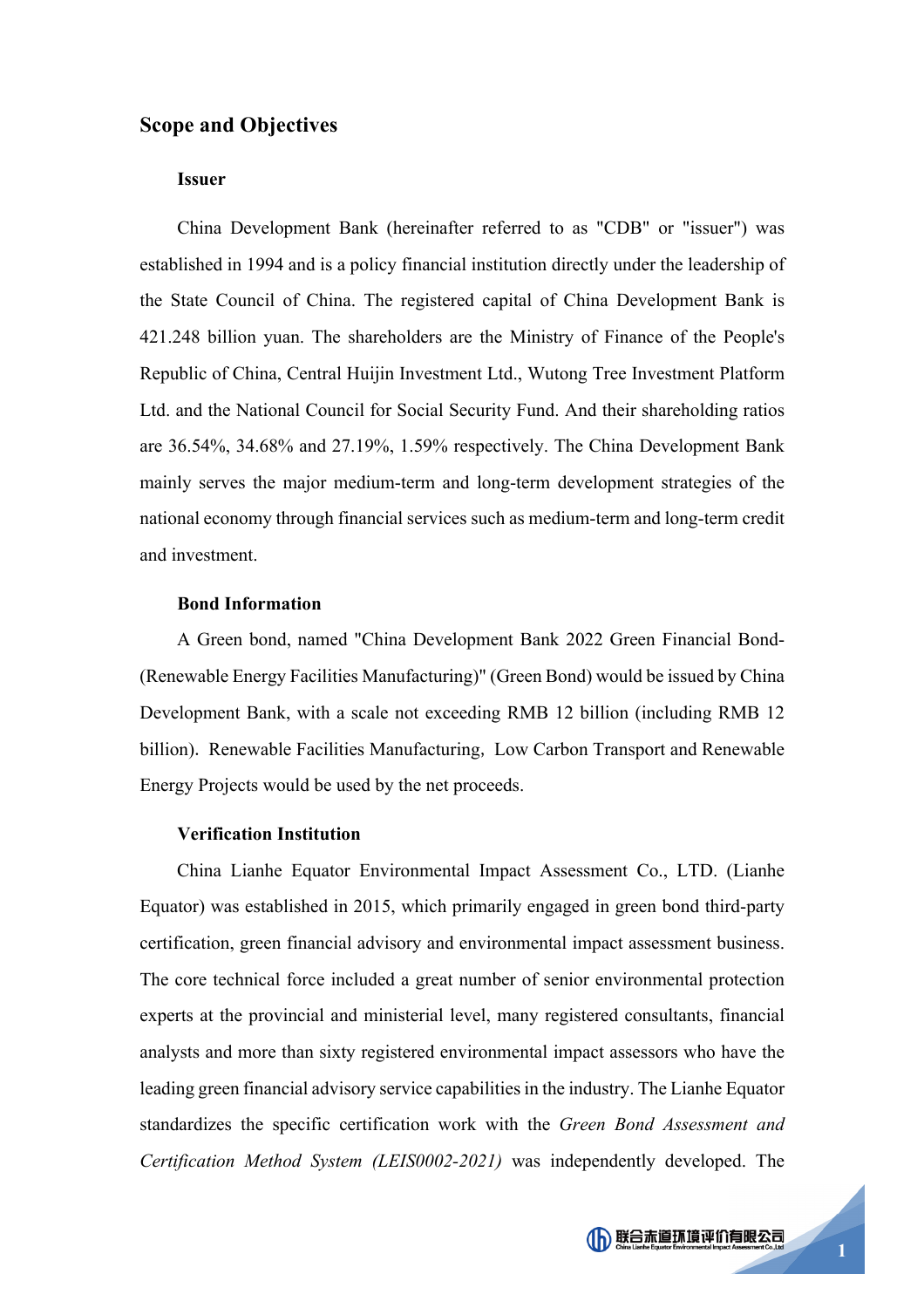Lianhe Equator also have conducted this limited assurance engagement in accordance with the *International Standard on Assurance Engagements 3000 (ISAE 3000)*: *Assurance Engagements other than Audits or Reviews of Historical Financial Information*. In addition, the comprehensive performance of green bond from four dimensions, which were the characteristics of the project, the using and management of the net proceeds, the project evaluation screening and the information disclosure was evaluated. Ultimately, the green bond was evaluated and certified by it.

### **Verification Work**

### **Verification Contents**

Verification contents of Lianhe Equator about China Development Bank 2022 Green Financial Bond following aspects was included that:

- Policies and procedures of the using and management of proceeds.
- Evaluation and screening of project standards, green attributes and compliance.
- Information disclosure and process.

### **Standard**

- *Climate Bonds Standard v3.0*
- *Climate Bonds Standard - Sector Criteria (Solar Version 2.1);*
- *Climate Bonds Standard - Sector Criteria (Wind Version 1.2);*
- *Climate Bonds Standard - Sector Criteria (Low Carbon Transport Version 2.0).*

### **Responsibilities**

Issuers responsibilities were included the following aspects:

- Accept on-site interviews and due diligence by the verification agency team.
- Provide relevant information data and system documents for the certification work of verification agency.
- Provide relevant information documents for the recruitment and investment projects for the certification work of verification agency.
- Ensure that the supplied information data and system documents real and

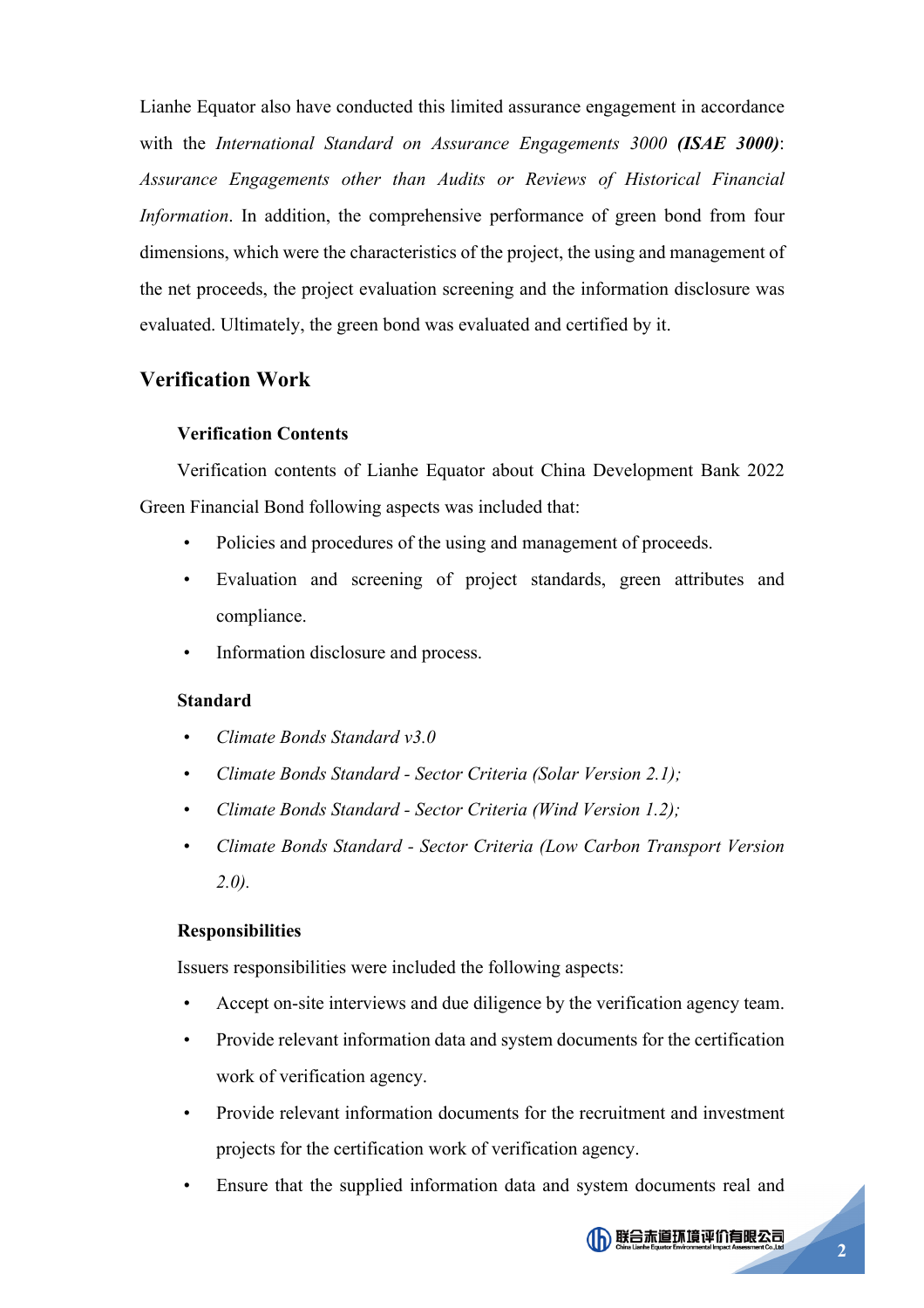effective.

Verification agencies responsibilities were including the following aspects:

- Conduct on-site interviews and due diligence, which is based on the information data, system documents and information documents provided by issuer.
- Issue the verification report and limited assurance conclusion on whether the invested projects meet the climate bond standards.

Lianhe Equator conducted the verification in accordance with the *Climate Bond Standard Version 3.0* and refer to the *International Standard on Assurance Engagements 3000*(*Revised*) – *Assurance Engagements other than Audits or Reviews of Historical Information.*

### **Overview of Nominated Projects**

| No.            | Project                                              | <b>Region</b>     | <b>Project Total</b><br><b>Investment</b><br>(RMB billion) | <b>Plan to Invest</b><br>(RMB billion) | <b>Categories</b>   | <b>Project Description</b>                                                                                                                                                                                                                                                                                |
|----------------|------------------------------------------------------|-------------------|------------------------------------------------------------|----------------------------------------|---------------------|-----------------------------------------------------------------------------------------------------------------------------------------------------------------------------------------------------------------------------------------------------------------------------------------------------------|
| 1              | Renewable<br>Facilities<br>Manufacturi<br>ng Project | Northern<br>China | 2.12                                                       | 0.815                                  | Renewable<br>energy | The project is a solar<br>energy facilities<br>manufacturing project.<br>The project is located in<br>Shanxi Province of<br>China, it is currently in<br>the construction phase<br>and the manufacturing<br>capacity will be the<br>16GW of high-efficiency<br>monocrystalline silicon<br>cells annually. |
| $\overline{2}$ | Renewable<br>Facilities<br>Manufacturi<br>ng Project | Northern<br>China | 8.69                                                       | 0.40                                   | Renewable<br>energy | The project is a solar<br>energy facilities<br>manufacturing project.<br>The project is located in<br>Inner Mongolia Region<br>of China, it is currently<br>in the construction phase<br>and the manufacturing<br>capacity will be 100,000<br>tons of polysilicon<br>annually.                            |

**Table 1**

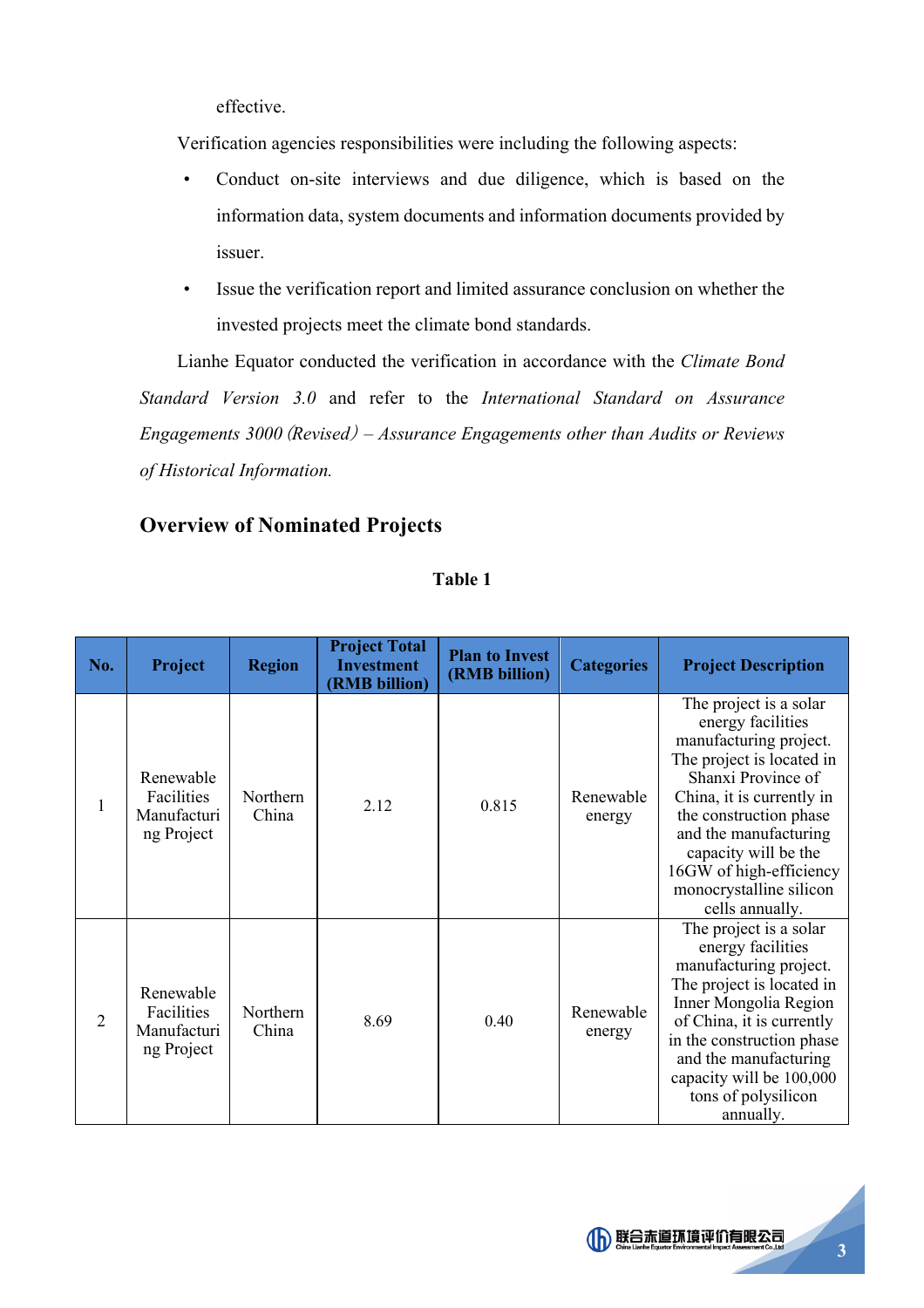| 3              | Low Carbon<br>Transport                              | Eastern<br>China   | 4.00  | 1.00 | Low carbon<br>transport | The project is a low<br>carbon transport<br>facilities manufacturing<br>project. The project is<br>located in Jiangsu<br>Province of China, it is<br>currently in the<br>construction phase and<br>the manufacturing<br>capacity will be 10<br>GWh of lithium iron<br>phosphate batteries. |
|----------------|------------------------------------------------------|--------------------|-------|------|-------------------------|--------------------------------------------------------------------------------------------------------------------------------------------------------------------------------------------------------------------------------------------------------------------------------------------|
| $\overline{4}$ | Renewable<br>Facilities<br>Manufacturi<br>ng Project | Northwest<br>China | 5.00  | 0.20 | Renewable<br>energy     | The project is a solar<br>energy facilities<br>manufacturing project.<br>The project is located in<br>Ningxia Region of<br>China, it is currently in<br>the construction phase<br>and the manufacturing<br>capacity will be 50,000<br>tons of high-purity<br>polysilicon annually.         |
| 5              | Renewable<br>Facilities<br>Manufacturi<br>ng Project | Northwest<br>China | 15.00 | 0.20 | Renewable<br>energy     | The project is a solar<br>energy facilities<br>manufacturing project.<br>The project is located in<br>Ningxia Region of<br>China, it is currently in<br>the construction phase<br>and the manufacturing<br>capacity will be 150,000<br>tons of high-purity<br>polysilicon annually.        |
| 6              | Solar<br>Energy<br>Project                           | Northwest<br>China | 1.04  | 0.20 | Renewable<br>energy     | The project is located in<br>Gansu Province of<br>China, it is currently in<br>the construction phase<br>and the installation<br>capacity will be<br>200MW.                                                                                                                                |
| $\tau$         | Solar<br>Energy<br>Project                           | Northern<br>China  | 1.30  | 0.60 | Renewable<br>energy     | The project is located in<br>Shandong Province of<br>China, it is currently in<br>the construction phase<br>and the installation<br>capacity will be<br>300MW.                                                                                                                             |
| 8              | Wind<br>Energy<br>Project                            | Northeast<br>China | 2.88  | 0.70 | Renewable<br>energy     | The project is located in<br>Inner Mongolia Region<br>of China, it is currently<br>in the construction phase<br>and the installation<br>capacity will be<br>400MW.                                                                                                                         |

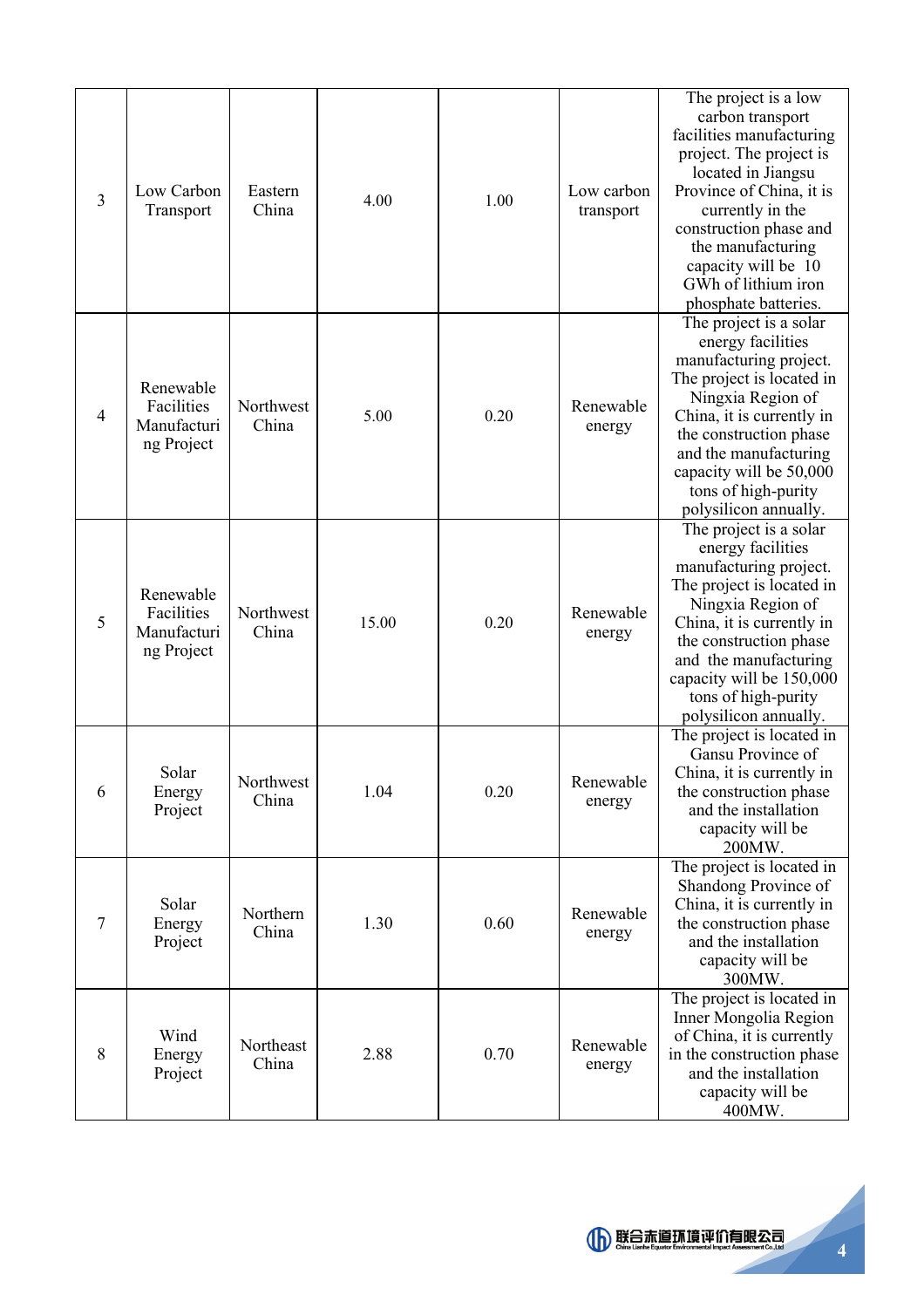| 9  | Wind<br>Energy<br>Project  | Northeast<br>China | 2.995 | 1.10  | Renewable<br>energy | The project is located in<br>Inner Mongolia Region<br>of China, it is currently<br>in the construction phase<br>and the installation<br>capacity will be<br>500MW.  |
|----|----------------------------|--------------------|-------|-------|---------------------|---------------------------------------------------------------------------------------------------------------------------------------------------------------------|
| 10 | Wind<br>Energy<br>Project  | Northeast<br>China | 6.51  | 2.20  | Renewable<br>energy | The project is located in<br>Inner Mongolia Region<br>of China, it is currently<br>in the construction phase<br>and the installation<br>capacity will be<br>1100MW. |
| 11 | Solar<br>Energy<br>Project | Southwest<br>China | 0.58  | 0.46  | Renewable<br>energy | The project is located in<br>Guangxi Province of<br>China, it is currently in<br>the construction phase<br>and the installation<br>capacity will be<br>150MW.       |
| 12 | Wind<br>Energy<br>Project  | Northeast<br>China | 4.11  | 2.00  | Renewable<br>energy | The project is located in<br>Jilin Province of China,<br>it is currently in the<br>construction phase and<br>the installation capacity<br>will be 500MW.            |
| 13 | Solar<br>Energy<br>Project | Northeast<br>China | 1.50  | 0.50  | Renewable<br>energy | The project is located in<br>Tianjin of China, it is<br>currently in the<br>construction phase and<br>the installation capacity<br>will be 260MW.                   |
| 14 | Wind<br>Energy<br>Project  | Northeast<br>China | 0.72  | 0.425 | Renewable<br>energy | The project is located in<br>Heilongjiang Province of<br>China, it is currently in<br>the construction phase<br>and the installation<br>capacity will be<br>100MW.  |
| 15 | Wind<br>Energy<br>Project  | Northeast<br>China | 0.74  | 0.25  | Renewable<br>energy | The project is located in<br>Heilongjiang Province of<br>China, it is currently in<br>the construction phase<br>and the installation<br>capacity will be<br>100MW.  |
| 16 | Solar<br>Energy<br>Project | East<br>China      | 0.99  | 0.10  | Renewable<br>energy | The project is located in<br>Jiangxi Province of<br>China, it is currently in<br>the construction phase<br>and the installation<br>capacity will be<br>250MW.       |

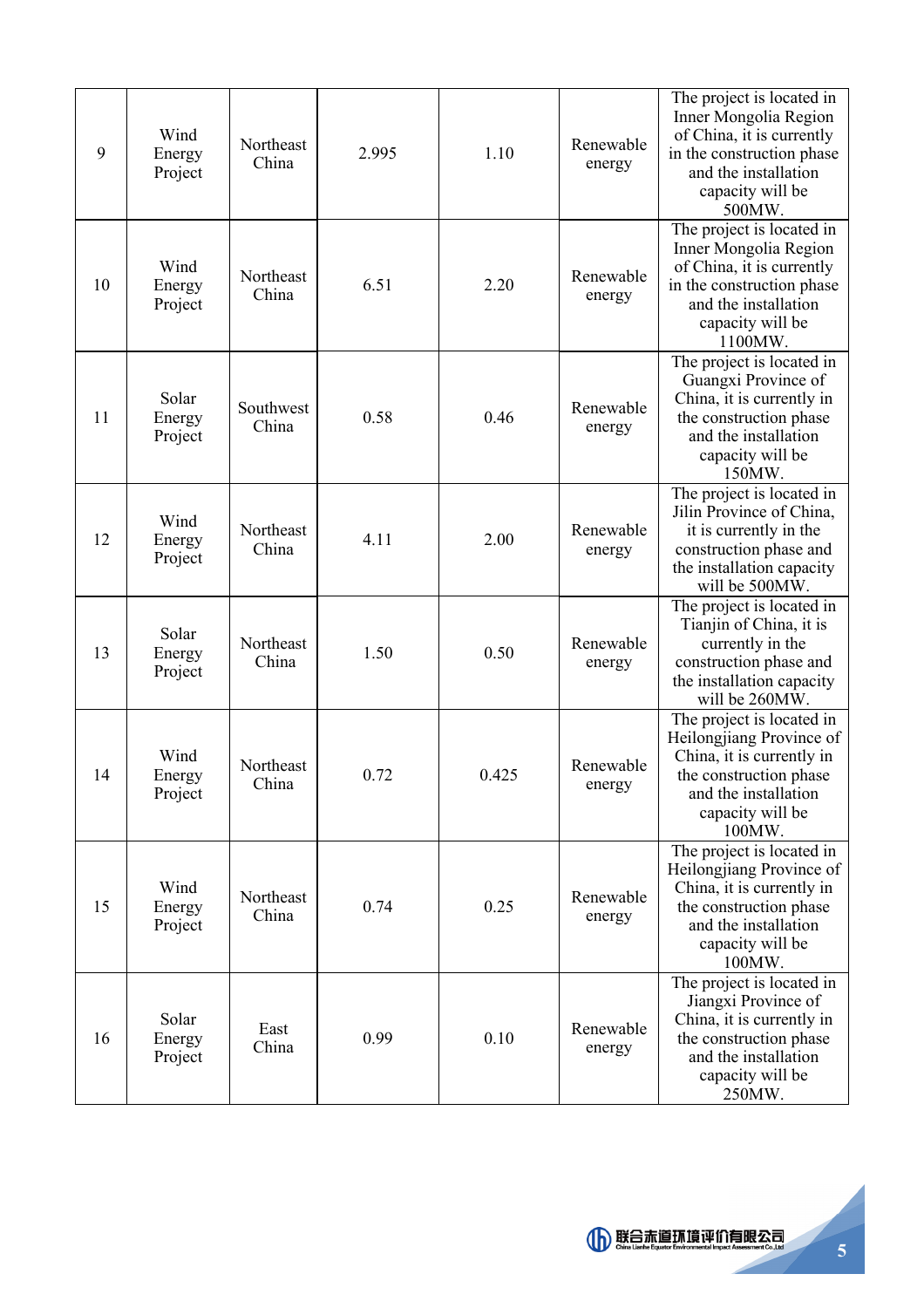| 21 | Energy<br>Project          | China<br><b>Total Amount</b> | 1.00  | 0.375 | Renewable<br>energy<br>12.91 | year and will be<br>constructed by Sungrow<br>Power Supply Co., Ltd.                                                                                                      |
|----|----------------------------|------------------------------|-------|-------|------------------------------|---------------------------------------------------------------------------------------------------------------------------------------------------------------------------|
|    | Solar                      |                              |       |       |                              | The project is ready to<br>start construction this                                                                                                                        |
| 20 | Solar<br>Energy<br>Project | Southwest<br>China           | 1.34  | 0.10  | Renewable<br>energy          | The project is located in<br>Yunnan Province of<br>China, it is currently in<br>the construction phase<br>and the installation<br>capacity will be 240,000<br>kilowatts.  |
| 19 | Solar<br>Energy<br>Project | Southwest<br>China           | 2.39  | 0.08  | Renewable<br>energy          | The project is located in<br>Yunnan Province of<br>China, it is currently in<br>the construction phase<br>and the installation<br>capacity will be 450,000<br>kilowatts.  |
| 18 | Solar<br>Energy<br>Project | Southwest<br>China           | 2.98  | 0.20  | Renewable<br>energy          | The project is located in<br>Yunnan Province of<br>China, it is currently in<br>the construction phase<br>and the installation<br>capacity will be<br>550MW.              |
| 17 | Solar<br>Energy<br>Project | Northwest<br>China           | 10.30 | 1.00  | Renewable<br>energy          | The project is located in<br>Ningxia Region of<br>China, it is currently in<br>the construction phase<br>and the installation<br>capacity will be 2<br>million kilowatts. |

# **Pre-Issuance Requirements and Verification found**

### **Table 2**

| 1. Use of Proceeds                                                                                                                                                                                                                                                                                                              |                                                                                                                                                                                                   |                                  |  |  |  |
|---------------------------------------------------------------------------------------------------------------------------------------------------------------------------------------------------------------------------------------------------------------------------------------------------------------------------------|---------------------------------------------------------------------------------------------------------------------------------------------------------------------------------------------------|----------------------------------|--|--|--|
| <b>Climate Bonds Standard Requirement</b>                                                                                                                                                                                                                                                                                       | <b>Findings</b>                                                                                                                                                                                   | <b>Requirement</b><br><b>Met</b> |  |  |  |
| 1.1 The Issuer shall document the Nominated Projects & Assets which<br>are proposed to be associated with the Bond and which have been<br>assessed as likely to be Eligible Projects & Assets. The Issuer shall<br>establish a list of Nominated Projects & Assets which can be kept Up<br>To Date during the term of the Bond. | The issuer has established<br>a Nominated Projects &<br>Assets List for Eligible<br>Projects & Assets. The<br>list of projects will be<br>continuously updated<br>during the term of the<br>bond. | Yes                              |  |  |  |
| 1.2. The expected Net Proceeds of the Bond shall be no greater than<br>the Issuer's total investment exposure to the proposed Nominated<br>Projects & Assets, or the relevant proportion of the total Market<br>Value of the proposed Nominated Projects & Assets which are<br>owned or funded by the Issuer.                   | The expected Net<br>Proceeds of the Bond will<br>not greater than RMB 12<br>billion. The total amount<br>of the listed project is                                                                 | Yes                              |  |  |  |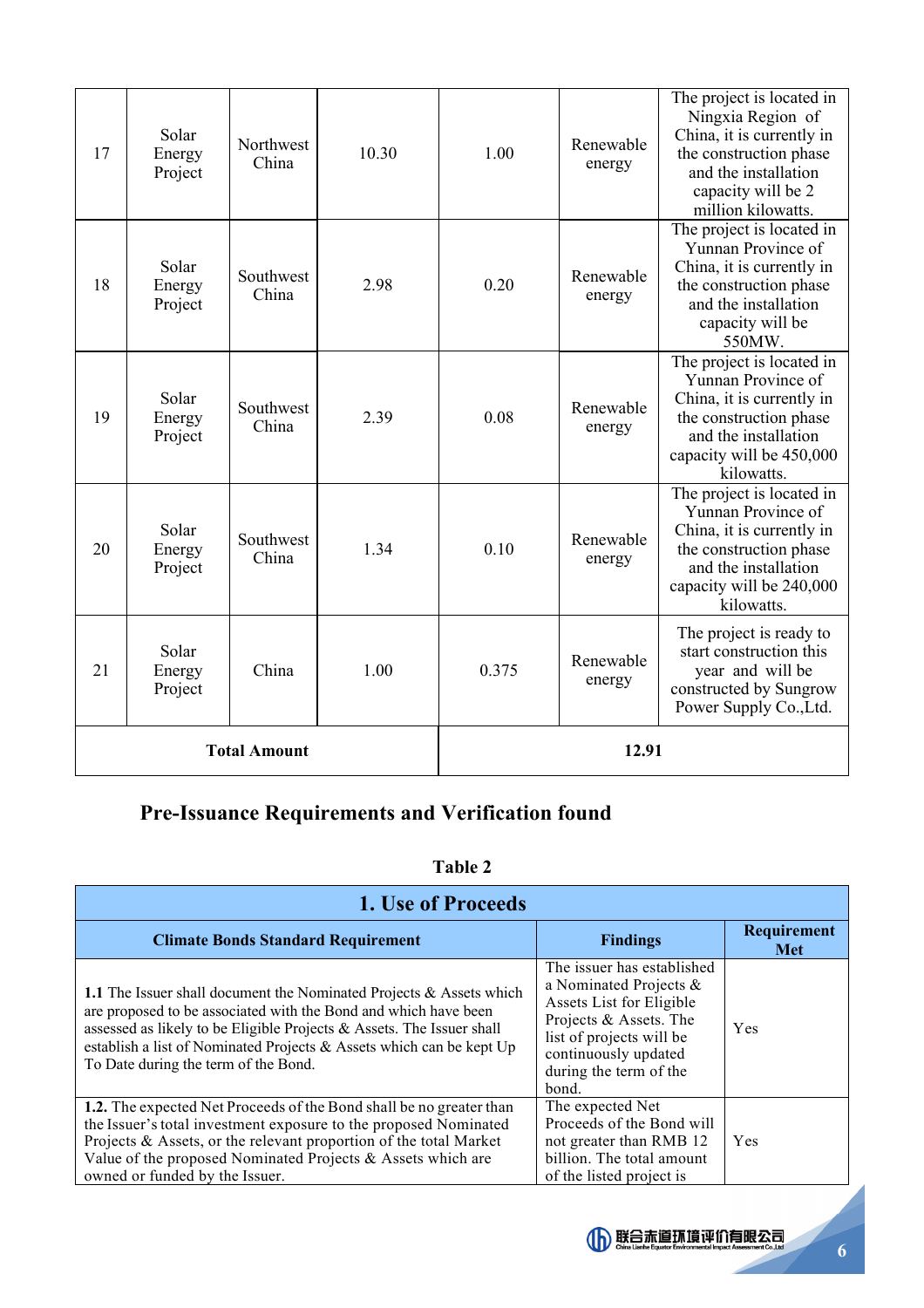|                                                                                                                                                                                                                                                                                                                                                                                                                                                                                                                                                                                                                                                                                                                                                                                                         | RMB 12.91 billion.<br>Therefore, it is expected<br>that the Net Proceeds of<br>the bond will not exceed<br>the Issuer's total<br>investment exposure to<br>the proposed Nominated<br>Projects & Assets.                       |     |
|---------------------------------------------------------------------------------------------------------------------------------------------------------------------------------------------------------------------------------------------------------------------------------------------------------------------------------------------------------------------------------------------------------------------------------------------------------------------------------------------------------------------------------------------------------------------------------------------------------------------------------------------------------------------------------------------------------------------------------------------------------------------------------------------------------|-------------------------------------------------------------------------------------------------------------------------------------------------------------------------------------------------------------------------------|-----|
| 1.3 Nominated Projects & Assets shall not be nominated to other<br>Certified Climate Bonds, Certified Climate Loans, Certified<br>Climate Debt Instruments, green bonds, green loans or other<br>labelled instruments (such as social bonds or SDG bonds) unless it<br>is demonstrated by the Issuer that:<br>1.3.1 Distinct portions of the Nominated Projects & Assets are<br>being funded by different Certified Climate Bonds, Certified<br>Climate Loans, Certified Climate Debt Instruments, green bond,<br>green loans or other labelled instruments or;<br>1.3.2 The existing Certified Climate Bond, Certified Climate Loan<br>or Certified Climate Debt Instrument is being refinanced via<br>another Certified Climate Bond, Certified Climate Loan or<br>Certified Climate Debt Instrument. | Nominated Projects &<br>Assets will not nominated<br>to other Certified Climate<br>Bonds, Certified Climate<br>Loans, Certified Climate<br>Debt Instruments, green<br>bonds, green loans or<br>other labelled<br>instruments. | Yes |

# **2. Process for Evaluation and Selection of Projects and Assets**

| <b>Climate Bonds Standard Requirement</b>                                                                                                                                                                                                | <b>Findings</b>                                                                                                                                                                                                                                                                                     | Requirement<br><b>Met</b> |
|------------------------------------------------------------------------------------------------------------------------------------------------------------------------------------------------------------------------------------------|-----------------------------------------------------------------------------------------------------------------------------------------------------------------------------------------------------------------------------------------------------------------------------------------------------|---------------------------|
| 2.1. The Issuer shall establish, document and maintain a decision-<br>making process which it uses to determine the eligibility of the<br>Nominated Projects & Assets. The decision-making process shall<br>include, without limitation: | The issuer has established<br>the responsibilities and<br>decision-making process,<br>refer to China<br>Development Bank Green<br><b>Bond Management</b><br>Framework (the<br>"Framework").                                                                                                         | Yes                       |
| 2.1.1. A statement on the climate-related objectives of the Bond.                                                                                                                                                                        | For this issuance, the net<br>proceeds of the climate-<br>related objectives of the<br>Bond will be invested<br>into the low carbon<br>projects to conform with<br>the objective of low<br>carbon economy. The<br>detailed statement will be<br>specified in the<br>prospectus.                     | Yes                       |
| 2.1.2 How the climate-related objectives of the Bond are positioned<br>within the context of the Issuer's overarching objectives, strategy,<br>policy and/or processes relating to environmental sustainability.                         | The issuer is a policy bank,<br>it is positioned in the<br>strategy of serving the<br>country, and financial<br>resources are towards<br>green finance and<br>environmental<br>sustainability. The climate-<br>related objectives of the<br>bond conform to the<br>issuer's policy and<br>strategy. | Yes                       |
| 2.1.3 Issuer's rationale for issuing the Bond.                                                                                                                                                                                           | This issuance aims to<br>promote the low carbon<br>economy development.<br>The detailed description<br>will be specified in the                                                                                                                                                                     | Yes                       |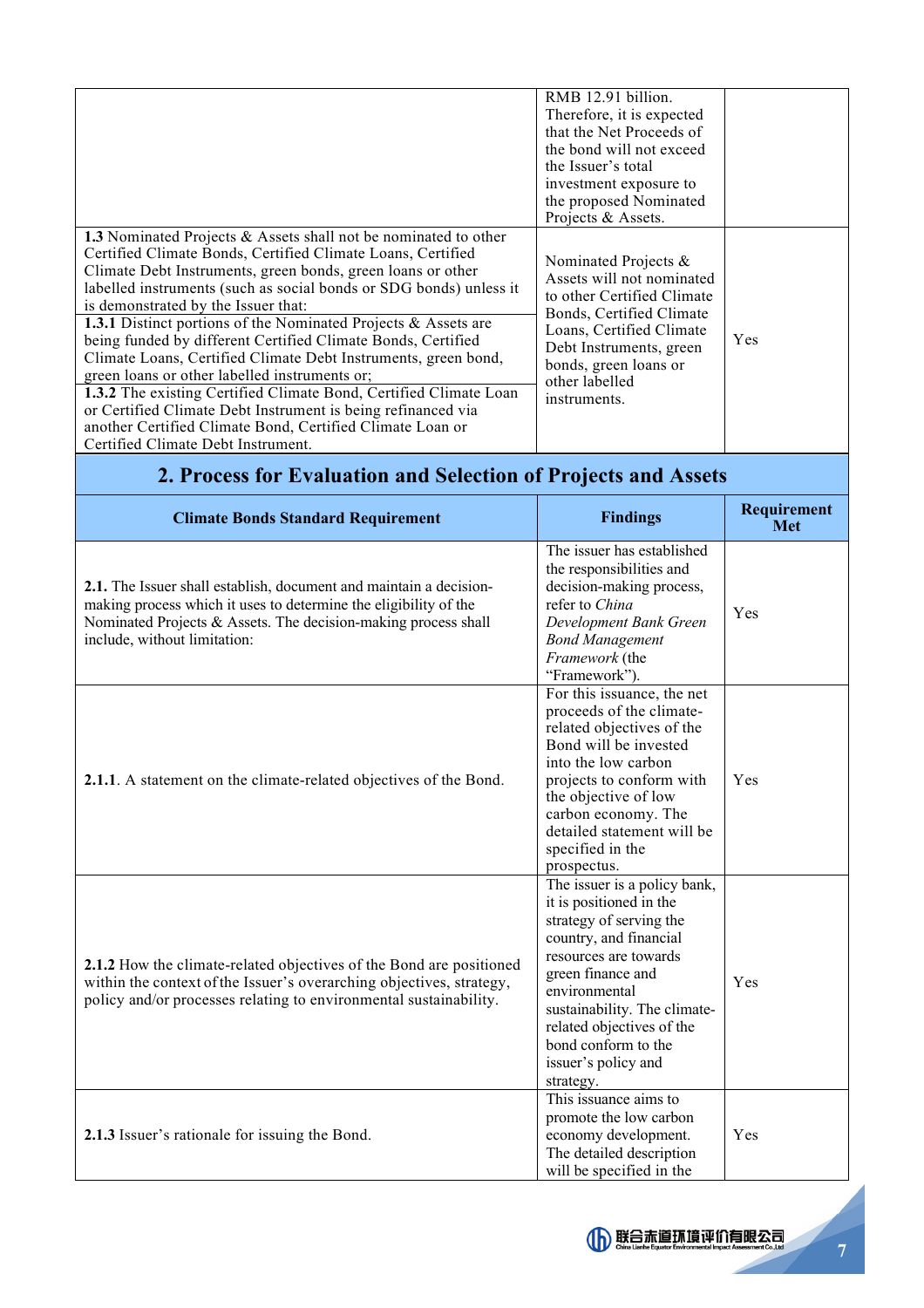|                                                                                                                                                                                                                                                                                                      | prospectus.                                                                                                                                                                                                                                                                   |     |
|------------------------------------------------------------------------------------------------------------------------------------------------------------------------------------------------------------------------------------------------------------------------------------------------------|-------------------------------------------------------------------------------------------------------------------------------------------------------------------------------------------------------------------------------------------------------------------------------|-----|
| 2.1.4 A process to determine whether the Nominated Projects $\&$<br>Assets meet the eligibility requirements specified in Part C of the<br>Climate Bonds Standard.                                                                                                                                   | Specified in the Use of<br>Proceeds, Project<br><b>Evaluation and Selection</b><br>part of the Framework.                                                                                                                                                                     | Yes |
| 2.2 Issuer should include under Clause 2.1 further aspects of the<br>decision-making process, including:                                                                                                                                                                                             | By reviewing the<br>Framework, we found that<br>the issuer has include<br>under Clause 2.1 further<br>aspects of the decision-<br>making process.                                                                                                                             | Yes |
| 2.2.1 Related eligibility criteria, including, if applicable, exclusion<br>criteria or any other process, applied to identify and manage<br>potentially material environmental, social or governance risks<br>associated with the Nominated Projects & Assets.                                       | The issuer has established<br>related eligibility criteria<br>and system, managed the<br>nominated projects &<br>assets from environmental<br>and social risks aspects.<br>The detailed description<br>will be specified in the<br>prospectus.                                | Yes |
| 2.2.2 Green standards or certifications referenced in the selection of<br>Nominated Projects & Assets.                                                                                                                                                                                               | Specified in the Use of<br>Proceeds part of the<br>Framework.                                                                                                                                                                                                                 | Yes |
| 2.2.3 The issuer shall assess that all proposed Nominated Projects $\&$<br>Assets to be associated with the Bond meet the documented<br>objectives as stated under Clause 2.1.1 and are likely to conform to<br>the relevant eligibility requirements under Part C of the Climate<br>Bonds Standard. | The proposed Nominated<br>Projects & Assets to be<br>associated with the Bond<br>meet the documented<br>objectives as stated under<br>Clause 2.1.1 and are likely<br>to conform to the relevant<br>eligibility requirements<br>under Part C of the<br>Climate Bonds Standard. | Yes |

# **3. Management of Proceeds**

| <b>Climate Bonds Standard Requirement</b>                                                                                                                                                                                 | <b>Findings</b>                                                                                                                                                                                                                                                                                                                                                                                         | Requirement<br><b>Met</b> |
|---------------------------------------------------------------------------------------------------------------------------------------------------------------------------------------------------------------------------|---------------------------------------------------------------------------------------------------------------------------------------------------------------------------------------------------------------------------------------------------------------------------------------------------------------------------------------------------------------------------------------------------------|---------------------------|
| 3.1 The systems, policies and processes to be used for management of<br>the Net Proceeds shall be documented by the Issuer and disclosed to the<br>Verifier, and shall include arrangements for the following activities: | The issuer has engaged the<br>independent third party-<br>Lianhe Equator<br><b>Environmental Impact</b><br>Assessment Co., LTD. to<br>conduct pre-issuance<br>assurance, also the issuer<br>will conduct post-issuance<br>assurance. The systems,<br>policies and processes to be<br>used for management of the<br>Net Proceeds are<br>documented by the Issuer<br>and disclosed to the third<br>party. | Yes                       |
| 3.1.1 The Net Proceeds of the Bond can be credited to a sub-account,<br>moved to a sub-portfolio, or otherwise tracked by the Issuer in an<br>appropriate manner and documented.                                          | By reviewing the<br>Framework, the issuer has<br>defined the responsibility on<br>the use and management of<br>proceeds. The issuer will<br>maintain a ledger to keep<br>track of the use of proceeds.                                                                                                                                                                                                  | Yes                       |
| 3.1.2 The balance of unallocated Net Proceeds can be managed as<br>per the requirements in Clause 7.3.                                                                                                                    | By reviewing the<br>Framework, the balance of                                                                                                                                                                                                                                                                                                                                                           | Yes                       |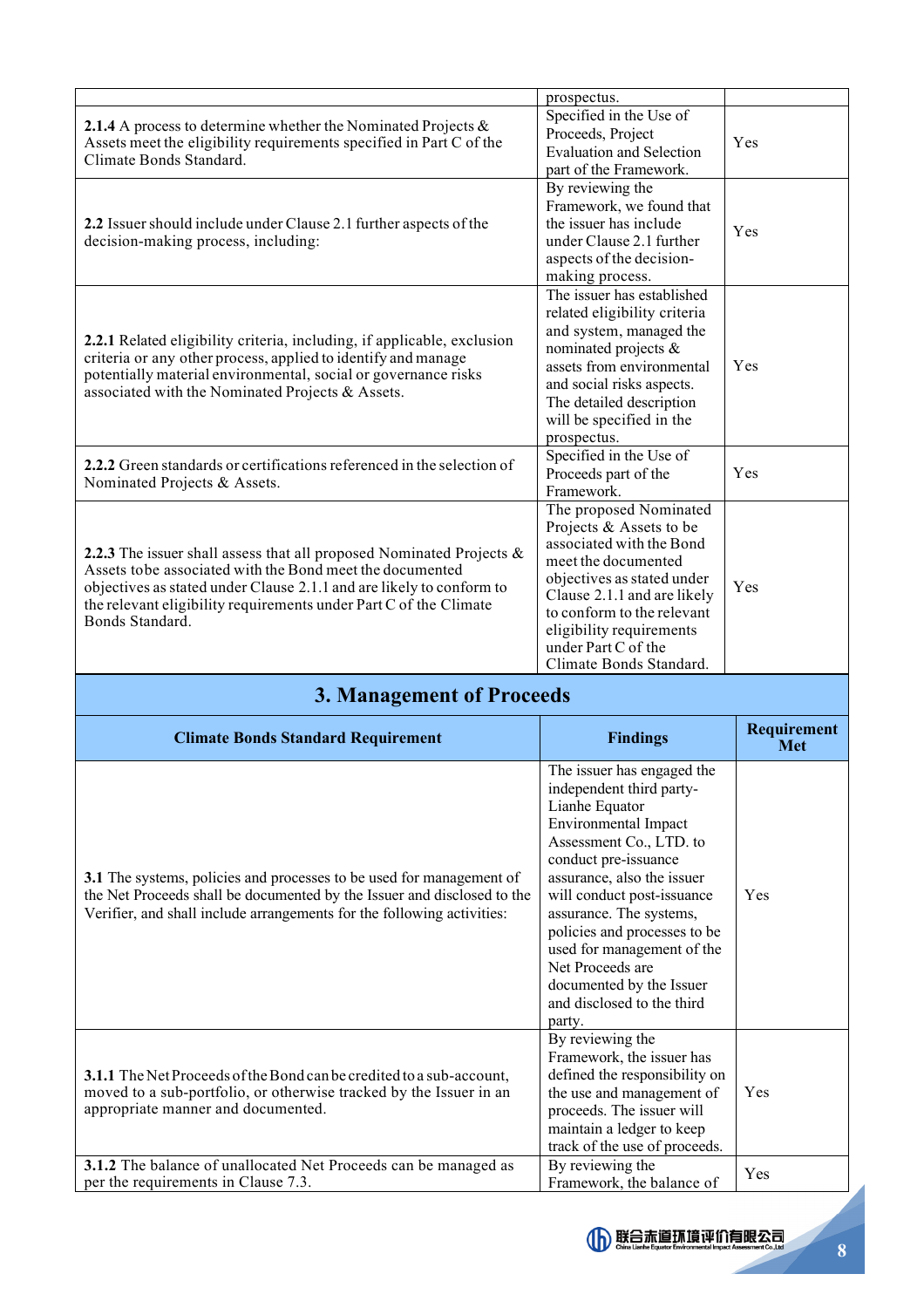|                                                                               | unallocated Net Proceeds      |     |
|-------------------------------------------------------------------------------|-------------------------------|-----|
|                                                                               | will be documented in the     |     |
|                                                                               |                               |     |
|                                                                               | ledger.                       |     |
|                                                                               | Any balance of issuance       |     |
|                                                                               | proceeds which are not        |     |
|                                                                               | allocated will be invested in |     |
|                                                                               | Green Bonds (the bonds will   |     |
|                                                                               | NOT be related to             |     |
|                                                                               | greenhouse gas intensive      |     |
|                                                                               | projects which are            |     |
|                                                                               | inconsistent with the         |     |
|                                                                               | delivery of a low carbon and  |     |
|                                                                               | climate resilient economy)    |     |
|                                                                               | issued by non-financial       |     |
|                                                                               | institutions, and in money    |     |
|                                                                               | market instruments with       |     |
|                                                                               | good market liquidity.        |     |
|                                                                               | By reviewing the              |     |
|                                                                               | Framework, the issuer will    |     |
|                                                                               | maintain a ledger to manage   |     |
| 3.1.3 The earmarking process can be used to manage and account for            | and account for funding to    |     |
| funding to the Nominated Projects $\&$ Assets and enables estimation          | the Nominated Projects $\&$   | Yes |
| of the share of the Net Proceeds being used for financing and<br>refinancing. | Assets and enable             |     |
|                                                                               |                               |     |
|                                                                               | estimation of the share of    |     |
|                                                                               | the Net Proceeds being used   |     |
|                                                                               | for financing;                |     |

| <b>Climate Bonds Standard Requirement</b>                                                                                                                                                                                                                                                                                                                                                   | <b>Findings</b>                                                                                                                                                                        | <b>Requirement</b><br><b>Met</b> |
|---------------------------------------------------------------------------------------------------------------------------------------------------------------------------------------------------------------------------------------------------------------------------------------------------------------------------------------------------------------------------------------------|----------------------------------------------------------------------------------------------------------------------------------------------------------------------------------------|----------------------------------|
| 4.1 The Issuer shall prepare a Green Bond Framework and make it<br>publicly available prior to Issuance or at the time of Issuance. The<br>Green Bond Framework shall include, without limitation:                                                                                                                                                                                          | The issuer has established<br>China Development Bank<br><b>Green Bond Management</b><br>Framework.                                                                                     | Yes                              |
| 4.1.1 Confirmation that the Bonds issued under the Green Bond<br>Framework are aligned with the Climate Bonds Standard. This may<br>include statements of alignment with other applicable standards,<br>such as the EU Green Bond Standard, the ASEAN Green Bond<br>Standard, Chinese domestic regulations, Japanese Green Bond<br>Guidelines, etc.                                         | By reviewing the<br>Framework, we found that<br>the bond issued is aligned<br>with the Chinese domestic<br>regulations and Climate<br>Bonds Standard.                                  | Yes                              |
| 4.1.2 A summary of the expected use of proceeds, as defined under<br>Clause 1.1, and the expected contribution of the relevant sectors or<br>sub-sectors to the rapid transition required to achieve the goals of<br>the Paris Climate Agreement.                                                                                                                                           | The summary of the<br>expected use of proceeds is<br>disclosed Table 1, all the<br>sectors belong to the low<br>carbon industry to achieve<br>the goals of Paris Climate<br>Agreement. | Yes                              |
| 4.1.3 A description of the decision-making process, as defined<br>under Clause 2.1, with particular reference to the requirements in<br>Clause 2.1.2.                                                                                                                                                                                                                                       | A description of the<br>decision-making process is<br>specified in the Framework.                                                                                                      | Yes                              |
| 4.1.4 on the methodology and assumptions to be used for:<br>confirming, where required by relevant Sector Eligibility Criteria,<br>the characteristics or performance of Nominated Projects & Assets<br>required to conform to the relevant eligibility requirements under<br>Part C of the Climate Bonds Standard; and any other additional<br>impact metrics that the issuer will define. | The methodology and<br>assumptions to be used for<br>confirming the<br>characteristics or<br>performance of Nominated<br>Projects & Assets<br>Specified is specified in<br>Framework.  | Yes                              |
| 4.1.5 A summary of the approach to the management of unallocated<br>Net Proceeds in accordance with Clause 3.1.                                                                                                                                                                                                                                                                             | A summary of the approach<br>to the management of<br>unallocated Net Proceeds is                                                                                                       | Yes                              |

# **4. Reporting Prior To Issuance**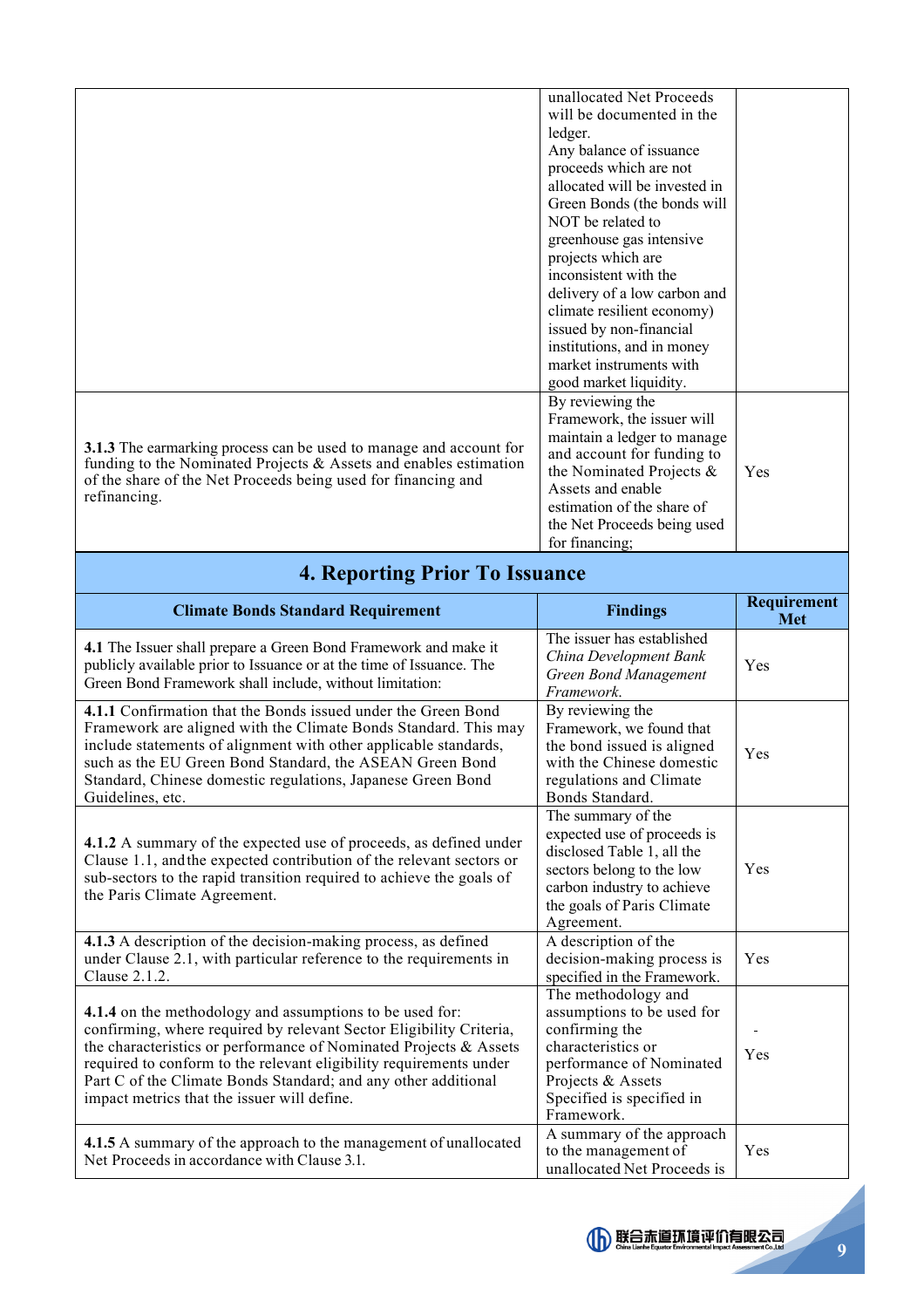|                                                                                                                                                                                                                                                                                                                                                                                                                                                                                                                                                                        | specified in the Framework.                                                                                                                                                                                                                                                                                                                                                                                                                                                                                                    |     |
|------------------------------------------------------------------------------------------------------------------------------------------------------------------------------------------------------------------------------------------------------------------------------------------------------------------------------------------------------------------------------------------------------------------------------------------------------------------------------------------------------------------------------------------------------------------------|--------------------------------------------------------------------------------------------------------------------------------------------------------------------------------------------------------------------------------------------------------------------------------------------------------------------------------------------------------------------------------------------------------------------------------------------------------------------------------------------------------------------------------|-----|
| 4.1.6 The intended approach to providing Update Reports to reaffirm<br>conformance with the Climate Bonds Standard while the Bond<br>remains outstanding.                                                                                                                                                                                                                                                                                                                                                                                                              | The issuer will engage a<br>qualified independent third<br>party to conduct post-<br>issuance assurance to<br>providing Update Reports<br>to reaffirm conformance<br>with the Climate Bonds<br>Standard while the Bond<br>remains outstanding.                                                                                                                                                                                                                                                                                 | Yes |
| 4.1.7 The list of proposed Nominated Projects & Assets associated<br>with the Bond and the investment areas, as provided in Clause 9.1, into<br>which the Nominated Projects & Assets fall. Where there are limits on<br>the amount of detail that can be made available about specific<br>Nominated Projects & Assets, information shall be presented on the<br>investment areas which the Nominated Projects & Assets fall into,<br>provided in Clause 9.1, and the Issuer shall provide an explanation of<br>why details on Nominated Projects & Assets is limited. | The list of proposed<br>Nominated Projects &<br>Assets associated with the<br>Bond and the investment<br>areas, as provided in Clause<br>9.1, into which the<br>Nominated Projects &<br>Assets fall is disclosed in<br>Table 1.                                                                                                                                                                                                                                                                                                | Yes |
| 4.1.8 Where a proportion of the Net Proceeds are used for<br>refinancing, an estimate of the share of the Net Proceeds used for<br>financing and refinancing, and the relevant Nominated Projects &<br>Assets or investment areas which may be refinanced. This may also<br>include the expected look-back period for refinanced Nominated<br>Projects & Assets.                                                                                                                                                                                                       | The estimate of the share of<br>the Net Proceeds used for<br>financing is disclosed in the<br>issuance document.                                                                                                                                                                                                                                                                                                                                                                                                               | Yes |
| 4.2 The Issuer shall include in the Disclosure Documentation:                                                                                                                                                                                                                                                                                                                                                                                                                                                                                                          |                                                                                                                                                                                                                                                                                                                                                                                                                                                                                                                                |     |
| 4.2.1 The investment areas, as provided in Clause 9.1, into which<br>the Nominated Projects & Assets fall.                                                                                                                                                                                                                                                                                                                                                                                                                                                             | The investment areas, as<br>provided in Clause 9.1, into<br>which the Nominated<br>Projects & Assets fall is<br>disclosed in Table 1.                                                                                                                                                                                                                                                                                                                                                                                          | Yes |
| 4.2.2 The intended types of temporary investment instruments for<br>the management of unallocated Net Proceeds in accordance with<br>Clause 7.3.                                                                                                                                                                                                                                                                                                                                                                                                                       | Any proceeds which are<br>temporarily unallocated to<br>Eligible Green Projects will<br>be invested in Green Bonds<br>(the bonds will NOT be<br>related to greenhouse gas<br>intensive projects which are<br>inconsistent with the<br>delivery of a low carbon and<br>climate resilient economy)<br>issued by non-financial<br>institutions, and in money<br>market instruments with<br>good market liquidity, and<br>will be managed to comply<br>with liquidity management<br>policy. This is disclosed in<br>the Framework. | Yes |
| 4.2.3 The Verifier engaged by the Issuer for the mandatory<br>verification engagements.                                                                                                                                                                                                                                                                                                                                                                                                                                                                                | The issuer has engaged<br>Lianhe Equator<br><b>Environmental Impact</b><br>Assessment Co., LTD. to<br>conduct pre-issuance<br>assurance, also the issuer<br>will engage Lianhe Equator<br><b>Environmental Impact</b><br>Assessment Co., LTD. to<br>conduct post-issuance<br>assurance.                                                                                                                                                                                                                                        | Yes |
| 4.2.4 The intended approach to providing Update Reports to                                                                                                                                                                                                                                                                                                                                                                                                                                                                                                             | The issuer will engage                                                                                                                                                                                                                                                                                                                                                                                                                                                                                                         | Yes |
| reaffirm conformance with the Climate Bonds Standard while the                                                                                                                                                                                                                                                                                                                                                                                                                                                                                                         | Lianhe Equator                                                                                                                                                                                                                                                                                                                                                                                                                                                                                                                 |     |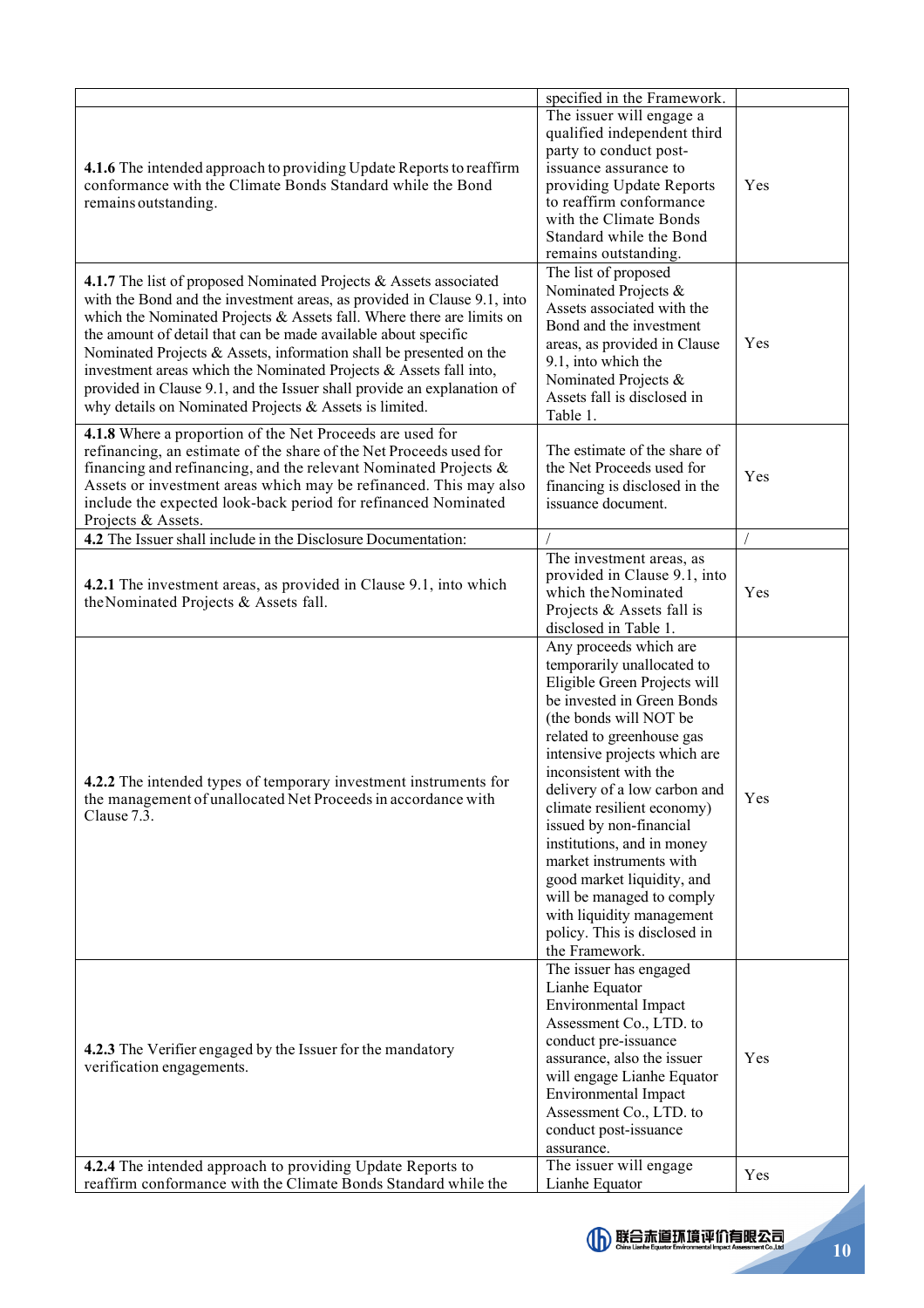| Bond remains outstanding, including the location of the published        | Environmental Impact       |     |
|--------------------------------------------------------------------------|----------------------------|-----|
| documents.                                                               | Assessment Co., LTD. to    |     |
|                                                                          | conduct post-issuance      |     |
|                                                                          | assurance to providing     |     |
|                                                                          | Update Reports to reaffirm |     |
|                                                                          | conformance with the       |     |
|                                                                          | Climate Bonds Standard     |     |
|                                                                          | while the Bond remains     |     |
|                                                                          | outstanding.               |     |
|                                                                          | The CBI Disclaimer         |     |
|                                                                          | provided in the            |     |
| <b>4.2.5</b> The CBI Disclaimer provided in the Certification Agreement. | Certification Agreement is | Yes |
|                                                                          | specified in the issuance  |     |
|                                                                          | document.                  |     |

### **Verification and Conclusion**

#### **Verification Opinions**

*China Development Bank Green Bond Management Framework* which issued by CDB has reviewed by Lianhe Equator. Lianhe Equator has interviewed the leadership and relevant responsible department of CDB. In addition, it was not found any discrepancies of CDB in the using and management of proceeds, project evaluation and screening, information disclosure and reporting.

### **Limited Assurance Conclusion**

This Green Bond issuance scale will not exceed RMB 12 billion, including 21 nominated projects which are Low carbon transport and Renewable energy. The total amount which will invest will be RMB 12.91 billion which cover the green bond issuance quota. Based on the limited assurance procedures conducted, nothing has come to Lianhe's attention that causes us to believe that, in all materials aspects, China Development Bank 2022 Green Financial Bond-(Renewable Energy Facilities Manufacturing) is not in conformance with the requirements of the Climate Bonds Standard Version 3.0.

### **Statement**

The copyright of the verification suggestions belongs to the verification agency and the issuer can publish the suggestions after obtaining the permission of the verification agency.

Except for the principal relationship between the verification authority and the issuer, there is no relationship among the verification authority, the verification